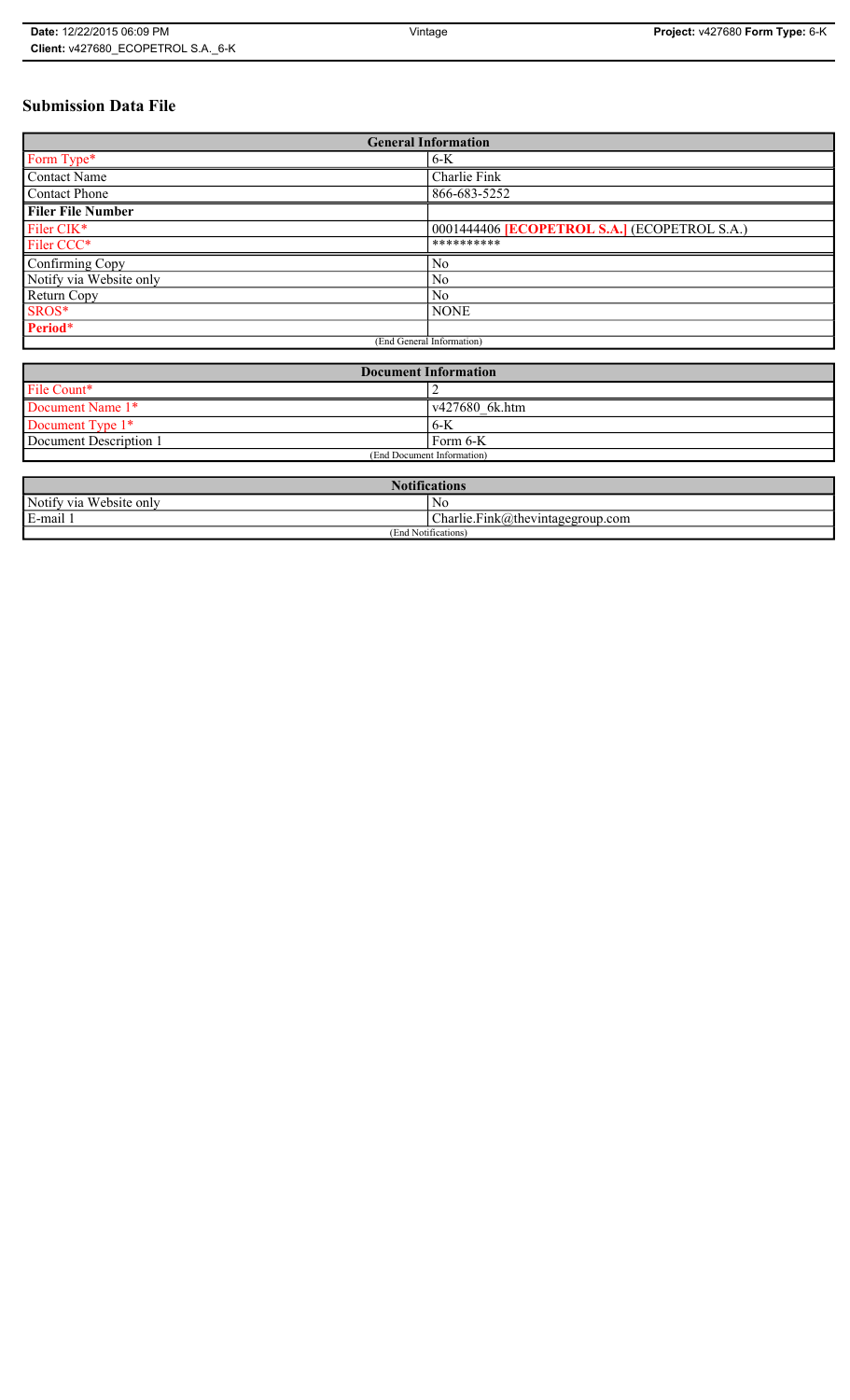#### **UNITED STATES SECURITIES AND EXCHANGE COMMISSION Washington, D.C. 20549**

#### **FORM 6-K**

### **REPORT OF FOREIGN PRIVATE ISSUER PURSUANT TO RULE 13a-16 OR 15d-16 UNDER THE SECURITIES EXCHANGE ACT OF 1934**

For the month of December, 2015 Commission File Number 001-34175

ECOPETROL S.A.

(Exact name of registrant as specified in its charter)

N.A.

(Translation of registrant's name into English)

COLOMBIA

(Jurisdiction of incorporation or organization)

Carrera 13 No. 36 – 24

BOGOTA D.C. – COLOMBIA (Address of principal executive offices)

Indicate by check mark whether the registrant files or will file annual reports under cover of Form 20-F or Form 40-F.

Form 20-F  $\boxtimes$  Form 40-F  $\Box$ 

Indicate by check mark if the registrant is submitting the Form 6-K in paper as permitted by Regulation S-T Rule 101(b)(1)

Yes $\Box$  No  $\boxtimes$ 

Indicate by check mark if the registrant is submitting the Form 6-K in paper as permitted by Regulation S-T Rule 101(b)(7)

Yes $\Box$  No  $\boxtimes$ 

Indicate by check mark whether the registrant by furnishing the information contained in this form is also thereby furnishing the information to the Commission pursuant to Rule 12g3-2(b) under the Securities Exchange Act of 1934.

### $Yes \Box No \boxtimes$

If "Yes" is marked, indicate below the file number assigned to the registrant in connection with Rule 12g3-2(b): 82- N/A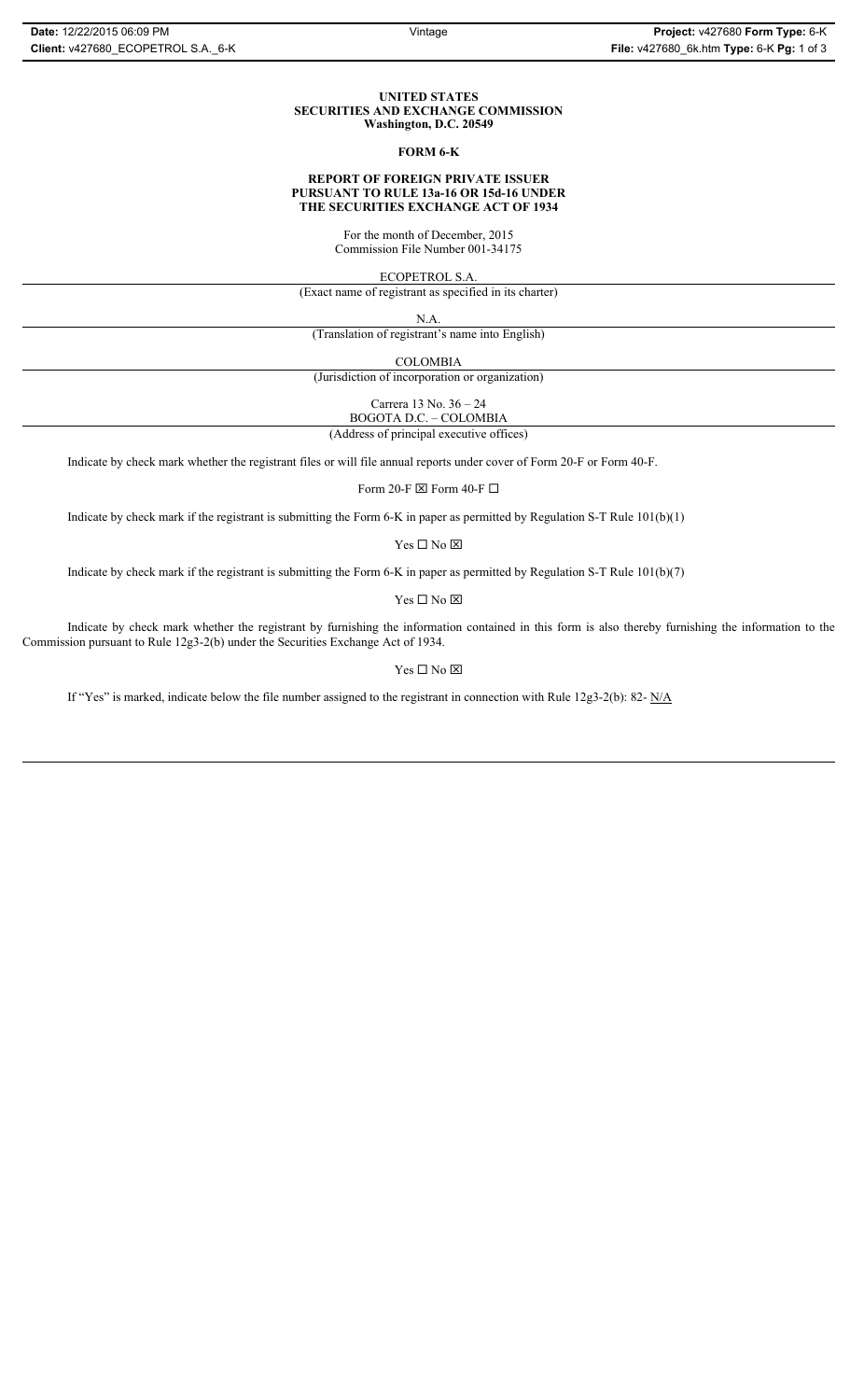

# **MATERIAL INFORMATION**

**Ecopetrol Announces Designation of the President's Alternates as Recorded in the Company's Business Registry**

Ecopetrol S.A. (BVC: ECOPETROL; NYSE: EC; TSX: ECP) hereby announces that on December 17, 2015, the following individuals were recorded as alternates to the president in the Chamber of Commerce's business registry: Dr. Héctor Manosalva Rojas, the current Vice President of Development and Production, as first alternate; and Dr. María Fernanda Suárez Londoño, Chief Financial Officer and Corporate Strategy, as second alternate.

**Bogota, December 22, 2015**

*Ecopetrol is the largest company in Colombia and is an integrated oil & gas company; it is among the top 50 oil companies in the world and among the four top ones in Latin America. Besides Colombia - where it generates over 60% of the national production - it has exploration and production activities in Brazil, Peru & the US (Gulf of Mexico). Ecopetrol owns the largest refinery in Colombia and most of the pipeline and multi-product pipeline network in the country, and is significantly increasing its participation in bio-fuels.*

*This release contains statements that may be considered forward looking statements within the meaning of Section 27A of the U.S. Securities Act of 1933 and Section 21E of the U.S. Securities Exchange Act of 1934. All forward-looking statements, whether made in this release or in future filings or press releases or orally, address matters that involve risks and uncertainties, including in respect of the Company's prospects for growth and its ongoing access to capital to fund the Company's business plan, among others. Consequently, changes in the following factors, among others, could cause actual results to differ materially from those included in the forward-looking statements: market prices of oil & gas, our exploration and production activities, market conditions, applicable regulations, the exchange rate, the Company's competitiveness and the performance of Colombia's economy and industry, to mention a few. We do not intend, and do not assume any obligation to update these forward-looking statements.*

**For further information, please contact:** 

-----------------------------------------

**Head of Corporate Finance and Investor Relations** María Catalina Escobar Phone: (+571) 234 5190 E-mail: investors@ecopetrol.com.co

**Media Relations (Colombia)**  Jorge Mauricio Tellez Phone: + 571-234-4329 e-mail: mauricio.tellez@ecopetrol.com.co